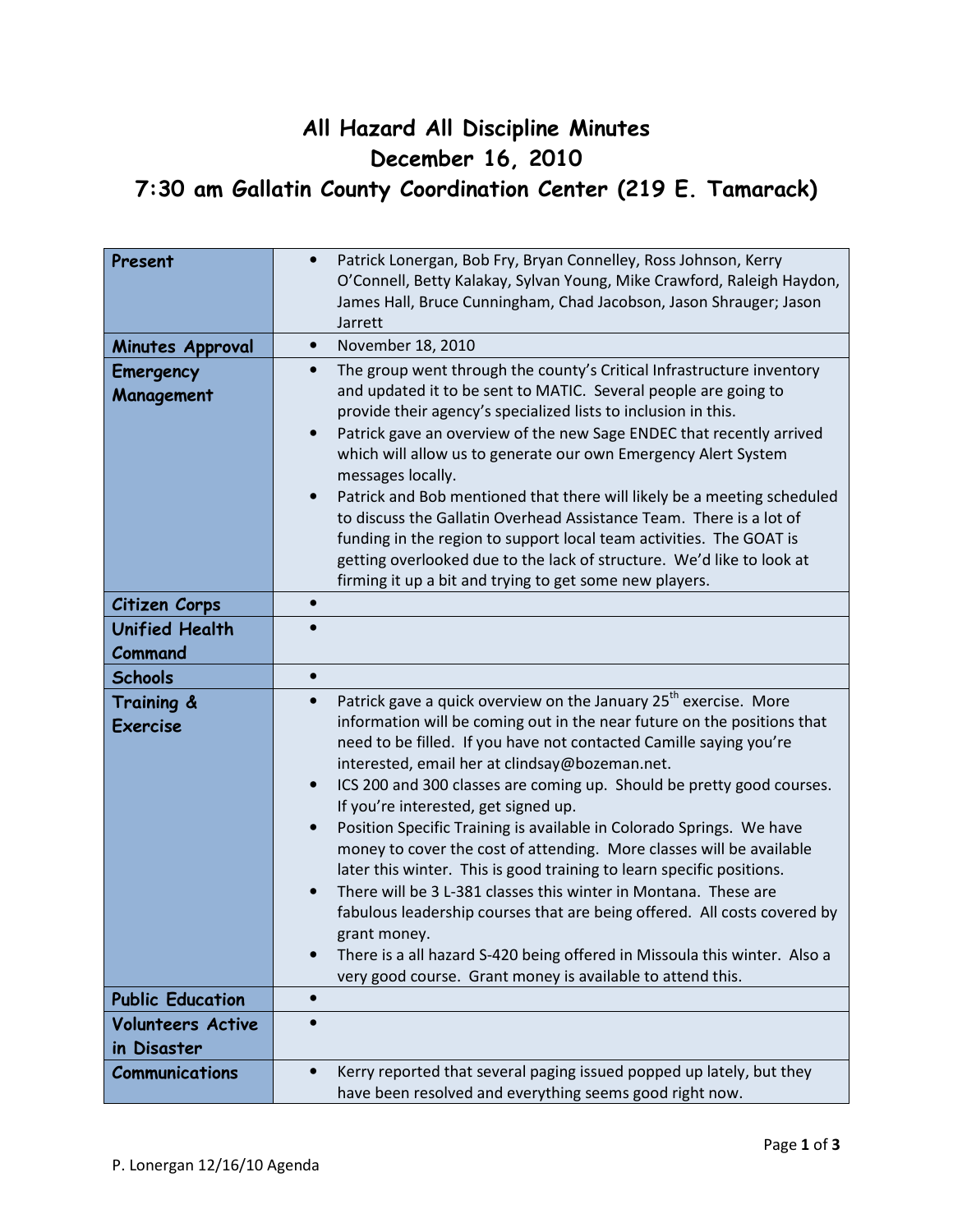| Next meeting |                           | January 20, 2011 @ 7:30 am - Gallatin County Coordination Center             |
|--------------|---------------------------|------------------------------------------------------------------------------|
| Other        |                           |                                                                              |
|              |                           | 911 calls in rural areas with fewer cell towers.                             |
|              |                           | than Alltel and Verizon. It will likely result in less accurate locations on |
|              |                           | Bruce let everyone know that AT&T uses a different wireless 911 system       |
|              |                           | implementation process.                                                      |
|              |                           | Kerry let everyone know that she's been working on the trunking              |
|              | January 5 <sup>th</sup> . |                                                                              |
|              |                           | Bruce advised that the Paging System RFP should hit the streets on           |